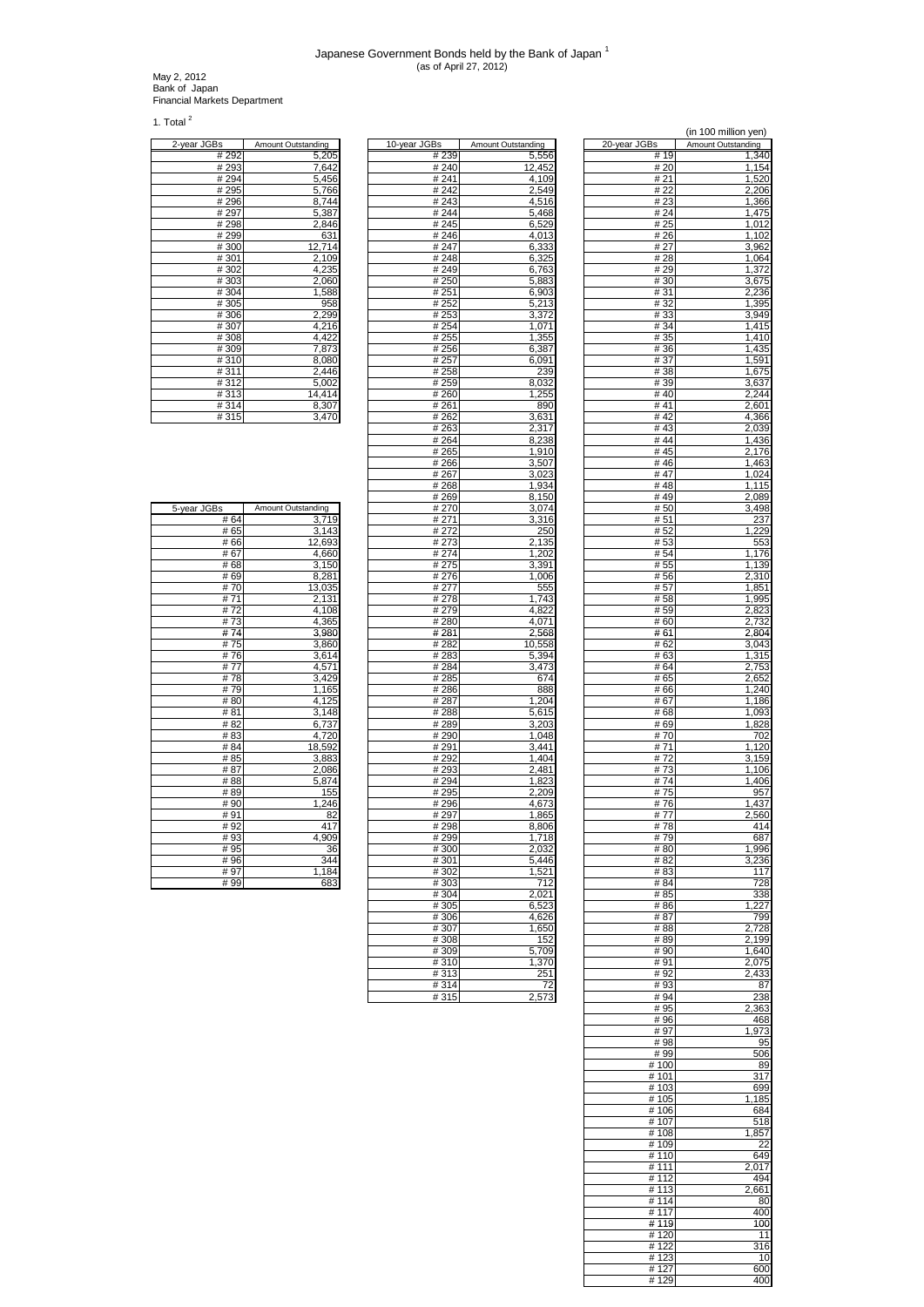| 30-year JGBs        | <b>Amount Outstanding</b> |
|---------------------|---------------------------|
| #2                  | 53                        |
| #3                  | 256                       |
| #4                  | 589                       |
| #5                  | 201                       |
| #6                  | 1                         |
| $\overline{7}$<br># | 24<br>4                   |
| # 8                 | $\overline{3}8$           |
| #9                  | 1                         |
| #10                 | 645                       |
| 11<br>#             | $\overline{7}$ 4          |
| 12<br>#             | 31                        |
| 13<br>#             | 4                         |
| 14<br>#             | 56                        |
| 15<br>#             | 259                       |
| 16<br>#             | 666                       |
| 17<br>#             | 395                       |
| 18<br>#             | 75                        |
| 19<br>#             | 1                         |
| #20                 | 611                       |
| # 21                | 1                         |
| 22<br>#             | 143                       |
| 23<br>#             | 87                        |
| 24<br>#             | 37                        |
| # 25                | 298                       |
| # 26                | 410                       |
| # 27                | 555                       |
| #28                 | 81                        |
| #29                 | 335                       |
| #31                 | $\overline{20}$           |
| #32                 | 464                       |

| 30-year JGBs | Amount Outstanding | Floating-rate JGBs | Amount Outstanding | <b>Inflation-Indexed Bonds</b> | Amount Outstanding |
|--------------|--------------------|--------------------|--------------------|--------------------------------|--------------------|
| #2           | 53                 | #8                 | 66                 | #1                             | З                  |
| #3           | 256                | #9                 | 710                | #2                             | 90                 |
| #4           | 589                | #10                | 564                | #3                             | 435                |
| #5           | 201                | #11                | 601                | # $4$                          | 567                |
| #6           |                    | #12                | 198                | #5                             | 244                |
| #7           | 244                | #13                | 960                | #6                             | 699                |
| #8           | 38                 | #14                | 152                | #7                             | 341                |
| #9           | 1                  | #15                | 690                | #8                             | 1,441              |
| #10          | 645                | #16                | 916                | #9                             | 578                |
| #11          | 74                 | #17                | 286                | #10                            | 949                |
| #12          | 31                 | #18                | 273                | #11                            | 394                |
| #13          | 4                  | #19                | 388                | #12                            | 1,131              |
| #14          | 56                 | #20                | 618                | #13                            | 283                |
| #15          | 259                | #21                | 1,226              | #14                            | 1,763              |
| #16          | 666                | #22                | 1,379              | #15                            | 343                |
| #17          | 395                | #23                | 754                | #16                            | 897                |
| #18          | 75                 | #24                | 626                |                                |                    |
| #19          | $\mathbf{1}$       | # 25               | 902                |                                |                    |
| #20          | 611                | #26                | 339                |                                |                    |
| #21          | 1                  | #27                | 293                |                                |                    |
| #22          | 143                | #28                | 272                |                                |                    |
| #23          | 87                 | #29                | 378                |                                |                    |
| # 24         | 370                | #30                | 343                |                                |                    |
| #25          | 298                | #31                | 224                |                                |                    |
| #26          | 410                | #32                | 396                |                                |                    |
| # 27         | 555                | #33                | 531                |                                |                    |
| #28          | 81                 | # 34               | 367                |                                |                    |
| #29          | 335                | # 35               | 165                |                                |                    |
| #31          | 20                 | #36                | 386                |                                |                    |
| #32          | 464                | #37                | 1,154              |                                |                    |
|              |                    | #38                | 1,154              |                                |                    |
|              |                    | #39                | 788                |                                |                    |
|              |                    | # $\overline{40}$  | 368                |                                |                    |
|              |                    | #41                | 661                |                                |                    |
|              |                    | #42                | 723                |                                |                    |
|              |                    | #43                | 1,362              |                                |                    |
|              |                    | #44                | 718                |                                |                    |
|              |                    | #45                | 737                |                                |                    |
|              |                    | #46                | 419                |                                |                    |
|              |                    | #47                | 557                |                                |                    |
|              |                    | #48                | 442                |                                |                    |
|              |                    |                    |                    |                                |                    |

| Inflation-Indexed Bonds | Amount Outstanding |
|-------------------------|--------------------|
| #<br>1                  |                    |
| #<br>2                  | 90                 |
| #3                      | 435                |
| #<br>$\overline{4}$     | 567                |
| # 5                     | 244                |
| #6                      | 699                |
| #                       | 341                |
| # 8                     | 1,441              |
| # 9                     | 578                |
| # 10                    | 949                |
| # 11                    | 394                |
| # 12                    | 1,131              |
| 13<br>#                 | 283                |
| # 14                    | 1,763              |
| #<br>15                 | 343                |
| #<br>16                 | 89                 |

2. Asset Purchase Program<sup>3</sup>

|             | Amount Outstanding |
|-------------|--------------------|
| 2-year JGBs |                    |
| #296        | 73                 |
| # 297       | 1,532              |
| #298        | 1,646              |
| # 299       | 472                |
| #300        | 1,034              |
| #301        | 1,500              |
| #302        | 1,714              |
| #303        | 1,321              |
| #304        | 562                |
| #305        | 765                |
| #306        | 1,101              |
| #307        | 1,446              |
| #308        | 2,531              |
| #309        | 7,775              |
| #310        | 5,363              |
| #311        | 2,393              |
| #312        | 5,002              |
| #313        | 14,414             |
| #314        | 8,307              |
| #315        | 3,470              |

|             |                    |             |                    |              | , וויטע וויווווויטט וווי |
|-------------|--------------------|-------------|--------------------|--------------|--------------------------|
| 2-year JGBs | Amount Outstanding | 5-year JGBs | Amount Outstanding | 10-year JGBs | Amount Outstanding       |
| #296        |                    | # 68        | 20                 | #244         | 95                       |
| #297        | .532               | # 69        | 428                | #245         | 705                      |
| #298        | .646               | #70         | 1.031              | # 247        | 40                       |
| #299        | 472                | #71         | 24                 | #248         | 41                       |
| #300        | 1,034              | #72         |                    | #249         |                          |
| #301        | 1,500              | #73         | 1,098              | # 250        |                          |
| #302        | 1.714              | #76         | 172                | #251         | 644                      |
| #303        | 1,321              | #78         | 203                | # 253        | 2g                       |
| #304        | 562                | #79         | 359                | # 254        | 60                       |
| #305        | 765                | #80         | 39                 | #256         | 466                      |
| #306        | 1,101              | #81         | 1.798              | # 257        | 2,610                    |
| #307        | .446               | #82         | 5.521              | #258         | 122                      |

| (in 100 million yen) |  |
|----------------------|--|
|                      |  |

| iS.   | Amount Outstanding | 5-year JGBs |      | Amount Outstanding | 10-year JGBs | Amount Outstanding |
|-------|--------------------|-------------|------|--------------------|--------------|--------------------|
| #296  | 73                 |             | # 68 | 20                 | #244         | 95                 |
| # 297 | 1,532              |             | # 69 | 428                | #245         | 705                |
| #298  | .646               |             | #70  | 1,031              | # 247        | 40                 |
| #299  | 472                |             | #71  | 24                 | #248         | 41                 |
| #300  | 0.034              |             | #72  |                    | #249         |                    |
| #301  | .500               |             | #73  | 1,098              | # 250        |                    |
| #302  | 1.714              |             | #76  | 172                | #251         | 644                |
| #303  | 1,321              |             | #78  | 203                | # 253        | 29                 |
| #304  | 562                |             | #79  | 359                | # 254        | 60                 |
| #305  | 765                |             | #80  | 39                 | # 256        | 466                |
| #306  | 1,101              |             | #81  | 1,798              | # 257        | 2,610              |
| #307  | .446               |             | #82  | 5,521              | #258         | 122                |
| #308  | 2,531              |             |      |                    | #259         | $\overline{2}$     |

| ว-vear JGBs | Amount Outstanding |
|-------------|--------------------|
|             |                    |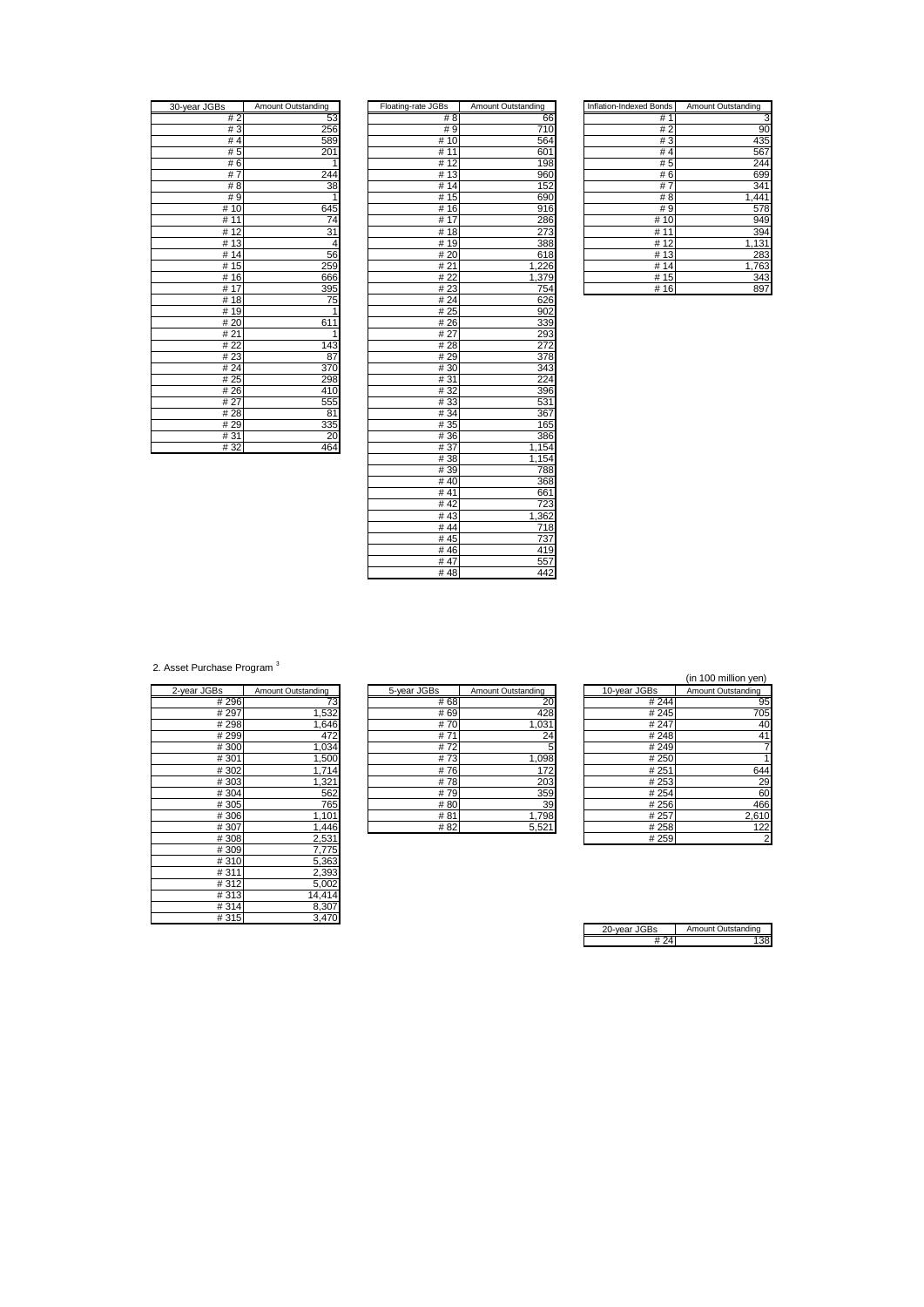<sup>3.</sup> Excluding the Asset Purchase Program <sup>4</sup>

| 2-year JGBs | Amount Outstanding |
|-------------|--------------------|
| # 292       | 5,205              |
| #293        | 7,642              |
| #294        | 5,456              |
| #295        | 5,766              |
| #296        | 8,671              |
| #297        | 3,855              |
| #298        | 1,200              |
| #299        | 159                |
| #300        | 11,680             |
| #301        | 609                |
| #302        | 2,521              |
| #303        | 739                |
| #304        | 1,026              |
| #305        | 193                |
| #306        | 1,198              |
| #307        | 2,770              |
| #308        | 1,891              |
| #309        | 98                 |
| #310        | 2,717              |
| #311        | 53                 |

| 2-year JGBs | Amount Outstanding | 10-year JGBs | Amount Outstanding | 20-year JGBs    | Amount Outstanding |
|-------------|--------------------|--------------|--------------------|-----------------|--------------------|
| #292        | 5,205              | # 239        | 5,556              | #19             | 1,340              |
|             |                    |              |                    |                 |                    |
| # 293       | 7,642              | # 240        | 12,452             | # 20            | 1,154              |
| #294        | 5,456              | #241         | 4,109              | #21             | 1,520              |
| #295        | 5,766              | #242         | 2,549              | # 22            | 2,206              |
| #296        | 8,671              | #243         | 4,516              | # 23            | 1,366              |
| #297        | 3,855              | #244         | 5,373              | # 24            | 1,337              |
| #298        |                    |              |                    | # 25            |                    |
|             | 1,200              | # 245        | 5,824              |                 | 1,012              |
| #299        | 159                | #246         | 4,013              | # 26            | 1,102              |
| #300        | 11,680             | # 247        | 6,293              | # 27            | 3,962              |
| #301        | 609                | #248         | 6,284              | #28             | 1,064              |
| #302        | 2,521              | #249         | 6,756              | #29             | 1,372              |
| #303        | 739                | #250         | 5,882              | # 30            | 3,675              |
| #304        | 1,026              | #251         | 6,259              | #31             | 2,236              |
|             |                    |              |                    |                 |                    |
| #305        | 193                | #252         | 5,213              | # 32            | 1,395              |
| #306        | 1,198              | #253         | 3,343              | #33             | 3,949              |
| #307        | 2,770              | # 254        | 1,011              | # 34            | 1,415              |
| #308        | 1,891              | # 255        | 1,355              | # 35            | 1,410              |
| #309        | 98                 | # 256        | 5,921              | # 36            | 1,435              |
| #310        | 2,717              | # 257        | 3,481              | # 37            | 1,591              |
| #311        | 53                 | #258         | 117                | #38             |                    |
|             |                    |              |                    |                 | 1,675              |
|             |                    | #259         | 8,030              | # 39            | 3,637              |
|             |                    | #260         | 1,255              | #40             | 2,244              |
|             |                    | #261         | 890                | #41             | 2,601              |
|             |                    | # 262        | 3,631              | #42             | 4,366              |
|             |                    | #263         | 2,317              | #43             | 2,039              |
|             |                    | #264         | 8,238              | #44             | 1,436              |
|             |                    |              |                    |                 |                    |
|             |                    | # 265        | 1,910              | #45             | 2,176              |
| 5-year JGBs | Amount Outstanding | #266         | 3,507              | #46             | 1,463              |
| #64         | 3,719              | # 267        | 3,023              | # 47            | $\overline{1,024}$ |
| #65         | 3,143              | #268         | 1,934              | #48             | 1,115              |
| #66         | 12,693             | #269         | 8,150              | #49             | 2,089              |
| #67         | 4,660              | #270         | 3,074              | #50             | 3,498              |
| #68         | 3,130              | # 271        | 3,316              | #51             | 237                |
|             |                    |              |                    |                 |                    |
| # 69        | 7,853              | #272         | 250                | # 52            | 1,229              |
| #70         | 12,004             | # 273        | 2,135              | #53             | 553                |
| #71         | 2,107              | # 274        | 1,202              | # 54            | 1,176              |
| #72         | 4,103              | #275         | 3,391              | # 55            | 1,139              |
| #73         | 3,267              | #276         | 1,006              | #56             | 2,310              |
| #74         | 3,980              | # 277        | 555                | # 57            | 1,851              |
|             |                    |              |                    |                 |                    |
| #75         | 3,860              | #278         | 1,743              | #58             | 1,995              |
| #76         | 3,442              | #279         | 4,822              | #59             | 2,823              |
| #77         | 4,571              | #280         | 4,071              | #60             | 2,732              |
| #78         | 3,226              | # 281        | 2,568              | #61             | 2,804              |
| #79         | 806                | # 282        | 10,558             | # 62            | 3,043              |
| #80         | 4,086              | # 283        | 5,394              | # 63            | 1,315              |
| #81         | 1,350              | #284         | 3.473              | # 64            | 2,753              |
|             |                    |              |                    |                 |                    |
| #82         | 1,216              | #285         | 674                | # 65            | 2,652              |
| #83         | 4,720              | #286         | 888                | # 66            | 1,240              |
| #84         | 18,592             | # 287        | 1,204              | #67             | 1,186              |
| # 85        | 3,883              | #288         | 5,615              | #68             | 1,093              |
| #87         | 2,086              | #289         | 3,203              | # 69            | 1,828              |
| #88         | 5,874              | #290         | 1,048              | #70             | 702                |
| #89         | 155                | # 291        | 3,441              | #71             | 1,120              |
| #90         | 1,246              | #292         | 1,404              | #72             | 3,159              |
|             |                    |              |                    |                 |                    |
| #91         | 82                 | #293         | 2,481              | #73             | 1,106              |
| #92         | 417                | #294         | 1,823              | #74             | 1,406              |
| #93         | 4,909              | # 295        | 2,209              | #75             | 957                |
| # 95        | 36                 | #296         | 4,673              | #76             | 1,437              |
| #96         | 344                | # 297        | 1,865              | #77             | 2,560              |
| #97         | 184<br>1.          | #298         | 8,806              | #78             | 414                |
| #99         |                    | # 299        | 1,718              | # 79            | 687                |
|             | 683                |              |                    |                 |                    |
|             |                    | #300         | 2.032              | #80             | 1,996              |
|             |                    | #301         | 5,446              | #82             | 3,236              |
|             |                    | #302         | 1,521              | #83             | 117                |
|             |                    | #303         | 712                | #84             | 728                |
|             |                    | #304         | 2,021              | # 85            | 338                |
|             |                    | #305         | 6,523              | #86             | 1,227              |
|             |                    | #306         | 4,626              | #87             | 799                |
|             |                    |              |                    |                 |                    |
|             |                    | #307         | 1,650              | #88             | 2,728              |
|             |                    | #308         | 152                | #89             | 2,199              |
|             |                    | #309         | 5,709              | # 90            | 1,640              |
|             |                    | #310         | 1,370              | # 91            | 2,075              |
|             |                    | #313         | 251                | # 92            | 2,433              |
|             |                    | #314         | 72                 | #93             | 87                 |
|             |                    | # 315        | 2573               | $#$ Q $\Lambda$ | <b>J38</b>         |

|                   |                    |               | (in 100 million yen) |
|-------------------|--------------------|---------------|----------------------|
| 3s                | Amount Outstanding | 20-year JGBs  | Amount Outstanding   |
| #239<br># 240     | 5,556<br>12.452    | # 19<br># 20  | 1,340<br>1,154       |
| # 241             | 4,109              | # 21          | 1,520                |
| # 242             | 2,549              | # 22          | 2,206                |
| #243              | 4,516              | #23           | 1,366                |
| #244              | 5,373              | #24           | 1,337                |
| #245<br>#246      | 5,824<br>4,013     | # 25<br>#26   | 1,012<br>1,102       |
| # 247             | 6,293              | # 27          | 3,962                |
| #248              | 6,284              | #28           | 1,064                |
| #249              | 6,756              | #29           | 1,372                |
| # 250             | 5,882              | #30           | 3,675                |
| # 251             | 6,259              | #31           | 2,236                |
| # 252<br># 253    | 5,213<br>3,343     | #32<br>#33    | 1,395<br>3,949       |
| $\frac{1}{4}$ 254 | 1,011              | #34           | 1,415                |
| # 255             | 1,355              | # 35          | 1,410                |
| # 256             | 5,921              | # 36          | 1,435                |
| # 257<br># 258    | 3,481<br>117       | #37<br>#38    | 1,591                |
| # 259             | 8,030              | #39           | 1,675<br>3,637       |
| #260              | 1,255              | #40           | 2,244                |
| # 261             | 890                | #41           | 2,601                |
| # 262             | 3,631              | #42           | 4,366                |
| # 263             | 2,317              | #43           | 2,039                |
| # 264<br># 265    | 8,238<br>1,910     | #44<br>#45    | 1,436<br>2,176       |
| #266              | 3,507              | #46           | 1,463                |
| # 267             | 3,023              | #47           | 1,024                |
| # 268             | 1,934              | #48           | 1,115                |
| # 269<br># 270    | 8,150<br>3,074     | #49<br>#50    | 2,089<br>3,498       |
| # 271             | 3,316              | #51           | 237                  |
| # 272             | 250                | # 52          | 1,229                |
| # 273             | 2,135              | # 53          | 553                  |
| # 274             | 1,202              | # 54          | 1,176                |
| # 275<br># 276    | 3,391<br>1,006     | # 55<br>#56   | 1,139<br>2,310       |
| # 277             | 555                | # 57          | 1,851                |
| #278              | 1,743              | #58           | 1,995                |
| # 279             | 4,822              | #59           | 2,823                |
| # 280             | 4,071              | # 60          | 2,732                |
| # 281             | 2,568              | # 61          | 2,804                |
| # 282<br># 283    | 10,558<br>5,394    | # 62<br># 63  | 3,043<br>1,315       |
| # 284             | 3,473              | # 64          | 2,753                |
| # 285             | 674                | # 65          | 2,652                |
| # 286             | 888                | #66           | 1,240                |
| # 287             | 1,204              | # 67          | 1,186                |
| # 288<br># 289    | 5,615<br>3,203     | # 68<br># 69  | 1,093<br>1,828       |
| # 290             | 1,048              | #70           | 702                  |
| # 291             | 3,441              | #71           | 1,120                |
| # 292             | 1.404              | #72           | 3,159                |
| #293              | 2,481              | #73           | 1,106                |
| # 294<br># 295    | 1,823<br>2,209     | #74<br>#75    | 1,406<br>957         |
| #296              | 4,673              | #76           | 1,437                |
| # 297             | 1,865              | # 77          | 2,560                |
| # 298             | 8,806              | # 78          | 414                  |
| # 299             | 1,718              | #79           | 687                  |
| #300<br>#301      | 2,032<br>5,446     | #80<br>#82    | 1,996<br>3.236       |
| # 302             | 1,521              | #83           | 117                  |
| #303              | 712                | #84           | 728                  |
| # 304             | 2,021              | # 85          | 338                  |
| #305              | 6,523              | #86           | 1,227                |
| #306<br>#307      | 4,626<br>1,650     | # 87<br>#88   | 799<br>2,728         |
| #308              | 152                | #89           | 2,199                |
| #309              | 5,709              | #90           | 1.640                |
| #310              | 1,370              | #91           | 2,075                |
| #313              | 251<br>72          | #92<br>#93    | 2,433<br>87          |
| # 314<br>#315     | 2,573              | # 94          | 238                  |
|                   |                    | # 95          | 2,363                |
|                   |                    | #96           | 468                  |
|                   |                    | #97           | 1,973                |
|                   |                    | #98<br># 99   | 95<br>506            |
|                   |                    | #100          | 89                   |
|                   |                    | # 101         | 317                  |
|                   |                    | # 103         | 699                  |
|                   |                    | # 105         | 1,185                |
|                   |                    | #106<br># 107 | 684<br>518           |
|                   |                    | #108          | 1,857                |
|                   |                    | #109          | 22                   |
|                   |                    | # 110         | 649                  |
|                   |                    | #111          | 2,017                |
|                   |                    | #112<br>#113  | 494                  |
|                   |                    | #114          | 2,661<br>80          |
|                   |                    | # 117         | 400                  |
|                   |                    | #119          | 100                  |
|                   |                    | #120          | 11                   |
|                   |                    | #122          | 316                  |
|                   |                    | #123<br>#127  | 10<br>600            |
|                   |                    | #129          | 400                  |

| 5-year JGBs | Amount Outstanding |
|-------------|--------------------|
| # 64        | 3,719              |
| # 65        | 3,143              |
| #66         | 12,693             |
| #67         | 4,660              |
| #68         | 3,130              |
| #69         | 7,853              |
| #70         | 12,004             |
| #71         | 2,107              |
| # $72$      | 4,103              |
| #73         | 3,267              |
| #74         | 3,980              |
| #75         | 3,860              |
| #76         | 3,442              |
| #77         | 4,571              |
| #78         | 3,226              |
| #79         | 806                |
| #80         | 4,086              |
| # 81        | 1,350              |
| #82         | 1,216              |
| #83         | 4,720              |
| #84         | 18,592             |
| # 85        | 3,883              |
| # 87        | 2,086              |
| #88         | 5,874              |
| #89         | 155                |
| #90         | 1,246              |
| #91         | 82                 |
| #92         | 417                |
| #93         | 4,909              |
| # 95        | 36                 |
| #96         | 344                |
| #97         | 1,184              |
| #99         | 683                |